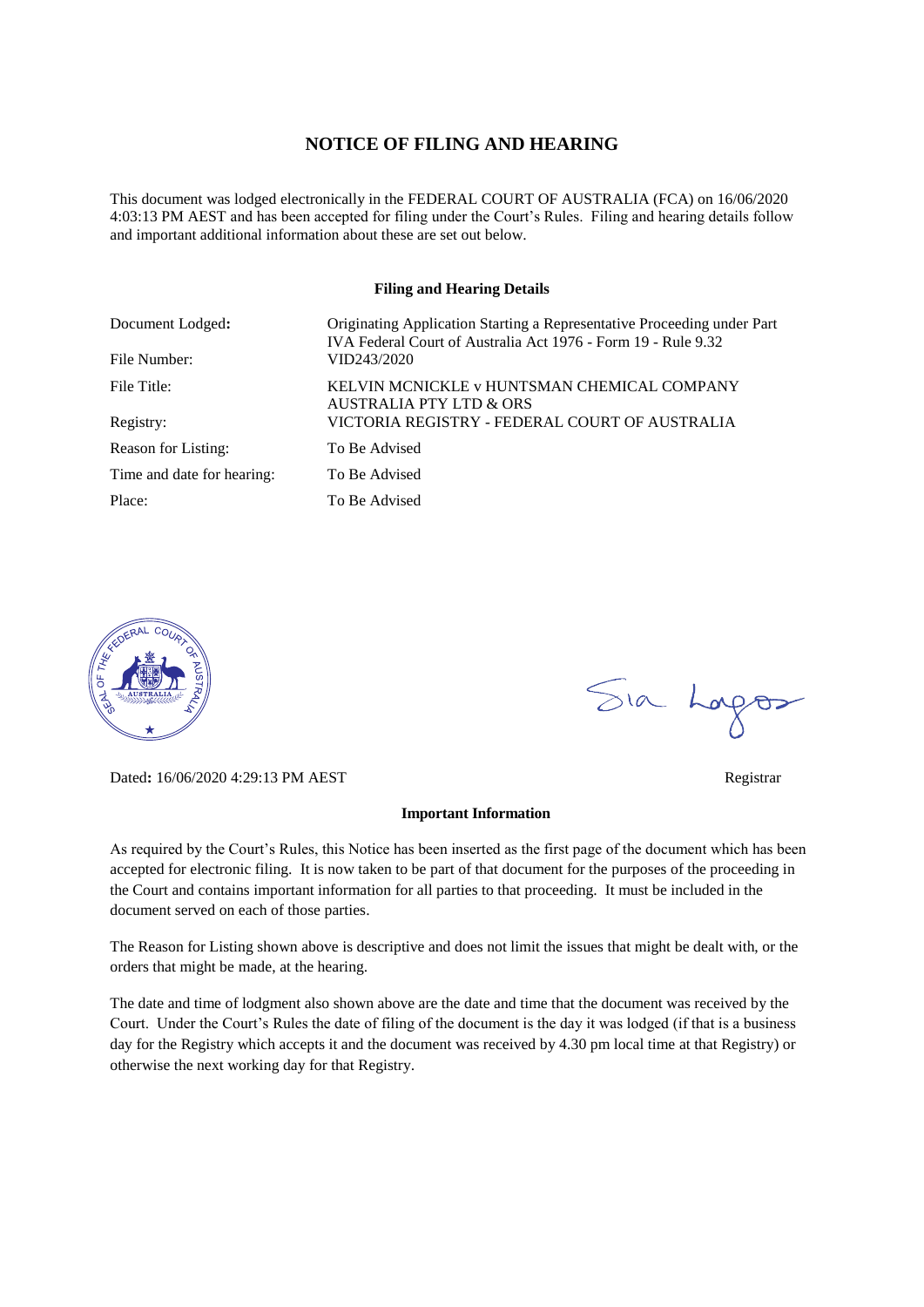

# **Amended Originating application starting a representative proceeding under Part IVA of the Federal Court of Australia Act 1976**

Amended on 16 June 2020 and filed pursuant to an order made on 9 June 2020

No. VID 243 of 2020

Federal Court of Australia District Registry: Victoria Division: General

# **KELVIN MCNICKLE**

Applicant

## **HUNTSMAN CHEMICAL COMPANY AUSTRALIA PTY LTD (ACN 004 146 338) and others named in the Schedule**

First Respondent and others according to the Schedule

To the Respondents

The Applicant applies for the relief set out in this application.

The Court will hear this application, or make orders for the conduct of the proceeding, at the time and place stated below. If you or your lawyer do not attend, then the Court may make orders in your absence.

You must file a notice of address for service (Form 10) in the Registry before attending Court or taking any other steps in the proceeding.

| Time and date for hearing: |  |
|----------------------------|--|
|----------------------------|--|

**Place**:

Date: 16 June 8 April 2020

| Signed by an officer acting with the authority |  |  |  |
|------------------------------------------------|--|--|--|
| of the District Registrar                      |  |  |  |

| Filed on behalf of:  | Kelvin McNickle (Applicant)      |     |                  |
|----------------------|----------------------------------|-----|------------------|
| Prepared by:         | Andrew Watson, Maurice Blackburn |     |                  |
| Tel:                 | $(03)$ 9605 2718                 | Fax | $(03)$ 9258 9610 |
| Email                | AWatson@mauriceblackburn.com.au  |     |                  |
|                      | Level 21, 380 La Trobe Street    |     |                  |
| Address for service: | Melbourne Vic 3000               |     |                  |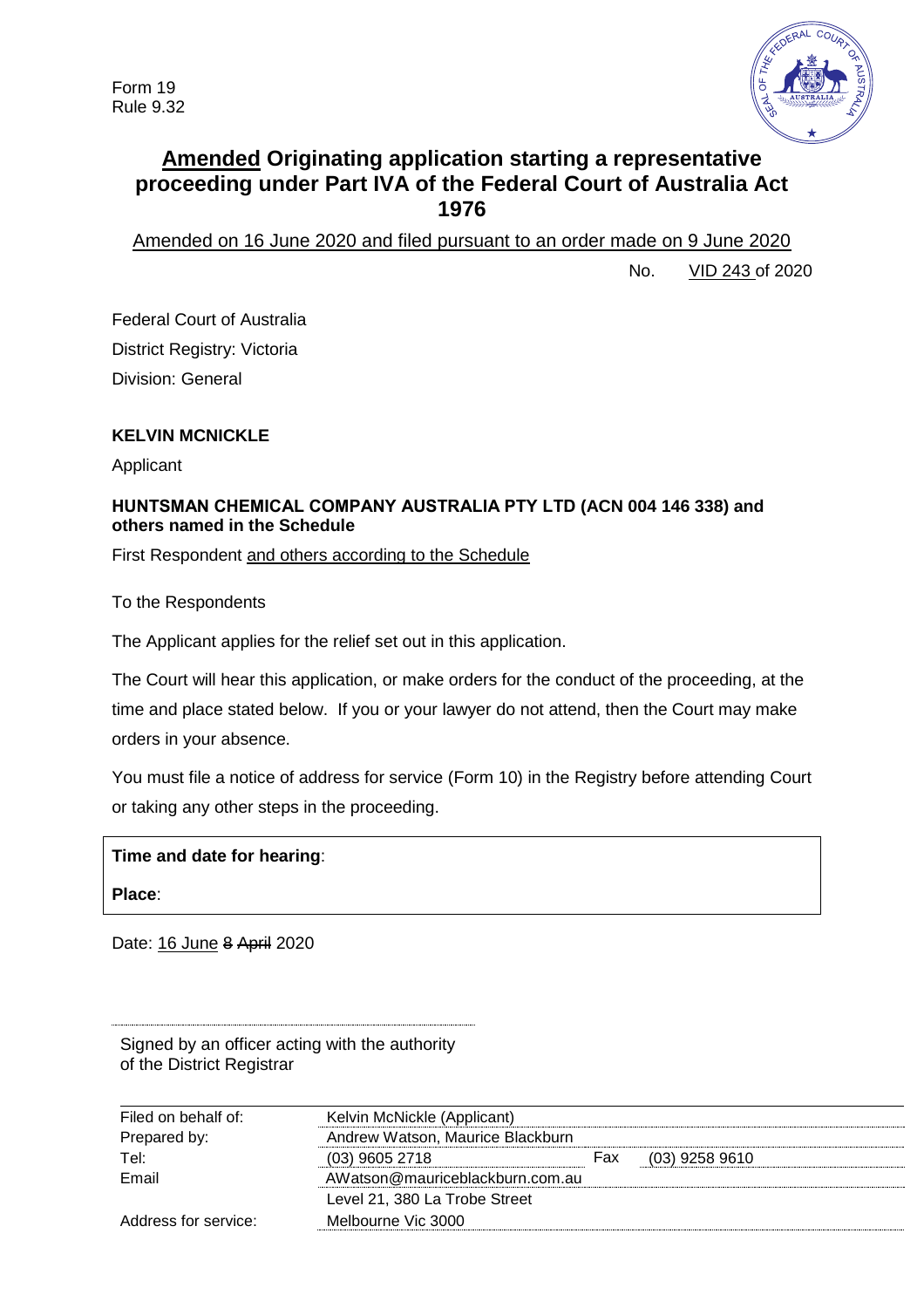#### **Details of claim**

On the grounds stated in the accompanying Amended Statement of Claim (and adopting the definitions therein), the Applicant claims, on his own behalf and on behalf of group members:

- 1. Declarations that:
	- (a) Roundup Products had a defect within the meaning of s 74AC of the *Trade Practices Act 1974* (Cth) (*Trade Practices Act*), and/or a safety defect within the meaning of section 9 of the *Competition and Consumer Act 2010* (Cth) *Schedule 2 – The Australian Consumer Law (the Australian Consumer Law*);
	- (b) Roundup Products were not of merchantable quality within the meaning of sections 74D(1) and 74D(3) of the *Trade Practices Act*, and/or were not of acceptable quality within the meaning of section 54 of the *Australian Consumer Law*; and/or
	- (c) The Respondents, and each of them, were negligent.
- 2. Orders that the Respondents pay the Applicant and group members statutory compensation for loss and damage pursuant to:
	- (a) Sections 74D(1), and/or 75AD and/or 75AE of the *Trade Practices Act*; and/or
	- (b) Sections 138, 139, 271, and/or 272 of the *Australian Consumer Law*.
- 3. Orders that the Respondents pay the Applicant and group members damages at common law.
- 4. Interest pursuant to section 51A of the *Federal Court of Australia Act 1976* (Cth).
- 5. Costs.
- 6. Such further or other relief as the Court determines is appropriate.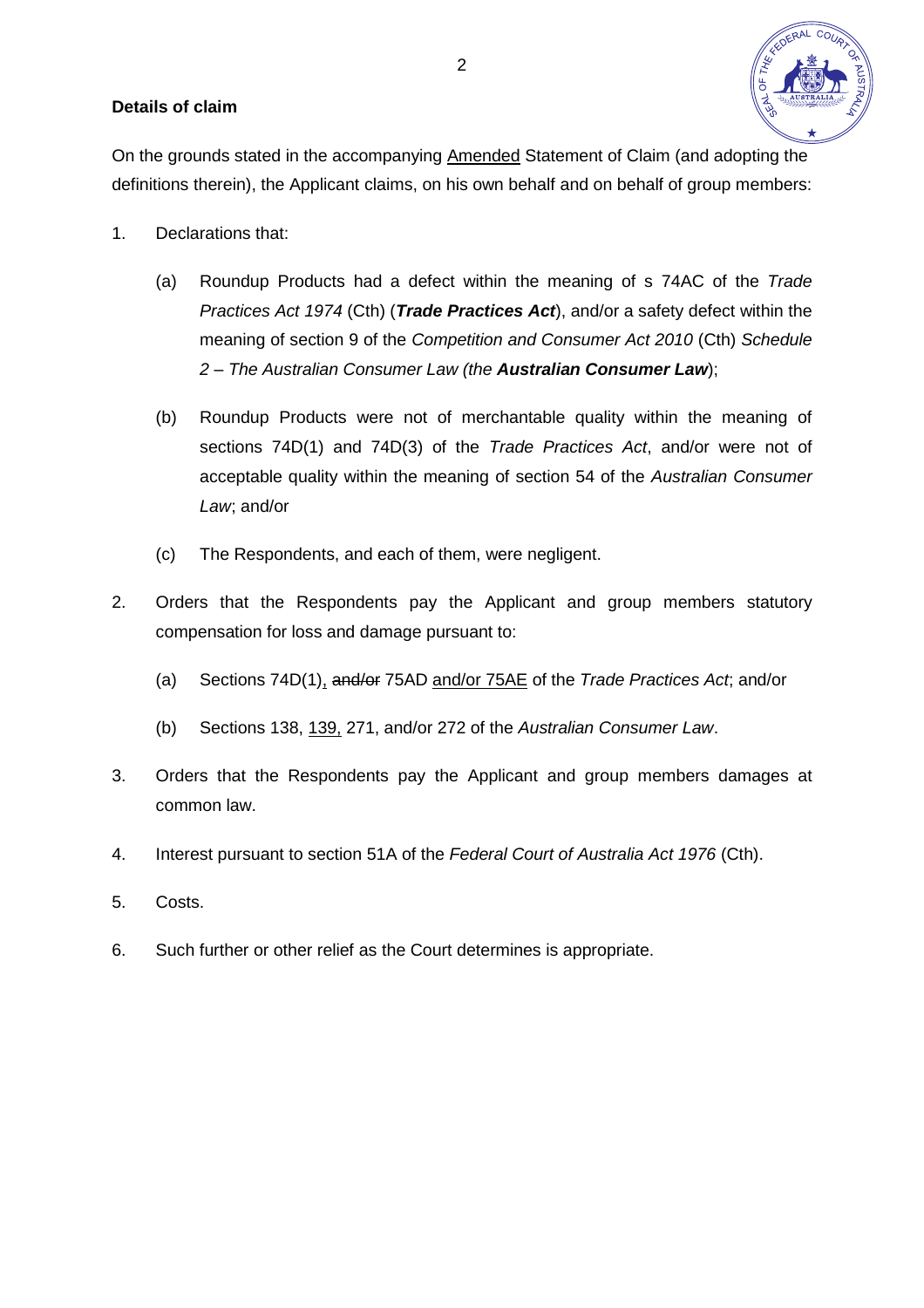

# **Questions common to claims of group members**

The questions of law or fact common to the claims of the Applicant and the group members or subgroup members are:

- 1. Were each of Monsanto Company US (Old), Monsanto Australia (Old), Monsanto Australia (New) and/or Monsanto Company US (New) the Respondents manufacturers of the Roundup Products within the meaning of section 74A of the *Trade Practices Act* and/or section 7 of the *Australian Consumer Law*?
- 2. Did the Roundup Products have the Roundup Cancer Risk?
- 3. Did the Roundup Products:
	- (a) have a defect within the meaning of section 75AC of the *Trade Practices Act;* and/or
	- (b) have a safety defect within the meaning of section 9 of the *Australian Consumer Law*?
- 4. Were the Roundup Products:
	- (a) not of merchantable quality within the meaning of section 74D(1) and 74D(3) of the *Trade Practices Act*; and/or
	- (b) not of acceptable quality within the meaning of section 54 of the *Australian Consumer Law*?
- 5. Did Monsanto Company US (Old), Monsanto Australia (Old), Monsanto Australia (New) and/or Monsanto Company US (New) the Respondents owe the Applicant and group members:
	- (a) a duty to exercise reasonable care to prevent harm from the Roundup Products; and/or
	- (b) a duty to inform them of the Roundup Cancer Risk?
- 6. What was the applicable standard of care in relation to:
	- (a) manufacture of the Roundup Products; and/or
	- (b) promotion and marketing of the Roundup Products?
- 7. Did Monsanto Company US (Old), Monsanto Australia (Old), Monsanto Australia (New) and/or Monsanto Company US (New) the Respondents breach their duties of care in:
	- (a) manufacturing the Roundup Products;
	- (b) distributing and supplying for sale the Roundup Products;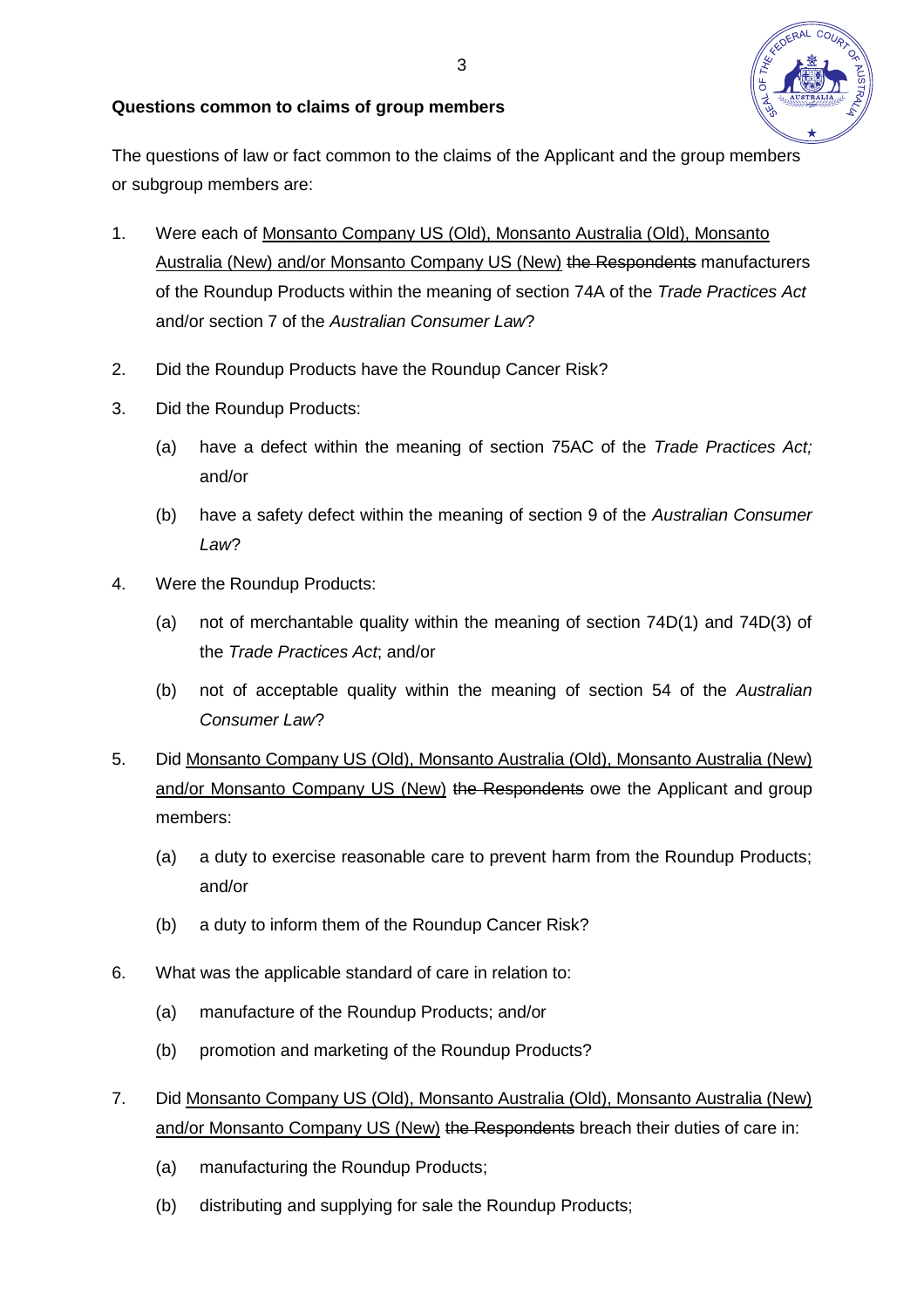- (c) promoting or marketing, facilitating the promotion or marketing of, the Roundu Products without warning or adequate warning about the Roundup Cancer Risk and/or
- (d) failing to make available information disclosing the Roundup Cancer Risk?

# **Representative action**

The Applicant brings this application as a representative party under Part IVA of the *Federal Court of Australia Act 1976* (Cth).

The group members to whom this proceeding relates are persons who:

- (a) have been diagnosed with non-Hodgkin Lymphoma (**NHL**) by reason of the use of and/or exposure to, at any time between July 1976 and the date of commencement of this proceeding (the **Relevant Period**), the herbicide product or products which contained glyphosate and were branded as 'Roundup' or which contained glyphosate and were otherwise branded with the name 'Monsanto' (**Roundup Products**) (**NHL Group Members**); or
- (b) are:
	- (i) the executors or administrators of, or beneficiaries of or persons with an interest in, the estates of deceased persons who would be NHL Group Members had they not died prior to the date the Amended Statement of Claim is filed (**deceased NHL Group Members**) commencement of this proceeding; or
	- (ii) the dependents (howsoever described or referred to in the legislation set out in Schedule A to the Amended Statement of Claim) of NHL Group Members or deceased NHL Group Members;

where, by reason of the matters pleaded in the accompanying Amended Statement of Claim, a cause of action had vested in or may be brought by that person the executor or administrator of the deceased (together the **Estate and Dependency Group Members**).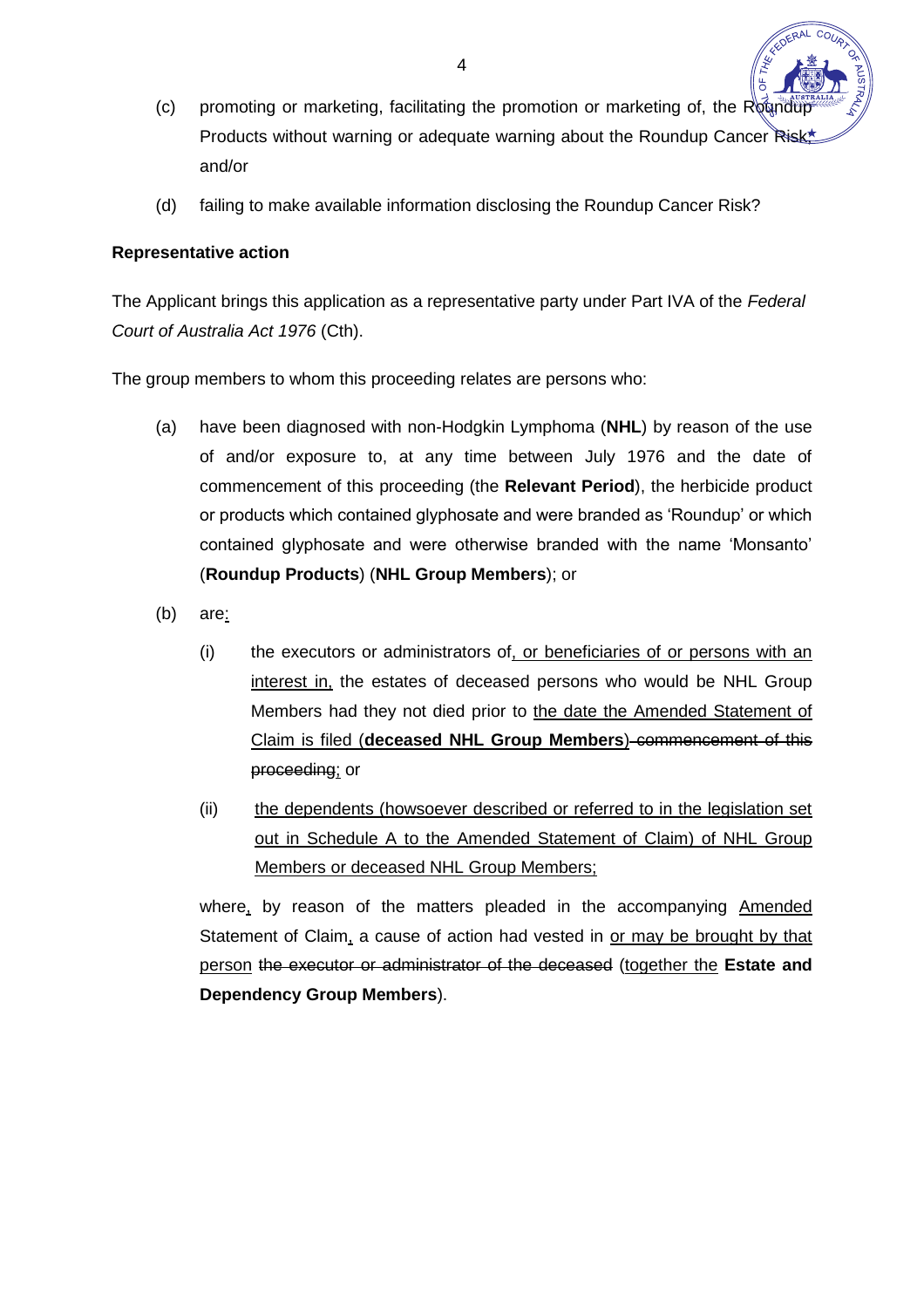

## **Applicant's address**

The Applicant's address for service is:

Place: Maurice Blackburn Lawyers

Level 21, 380 La Trobe St

Melbourne VIC 3000

Email: AWatson@mauriceblackburn.com.au

The Applicant's address is:

c/o Maurice Blackburn Lawyers Level 21, 380 La Trobe St Melbourne VIC 3000

#### **Service on the Respondents**

It is intended to serve this application on the Respondents.

Date: 16 June 8 April 2020

are Was

……………………………………………………..

Signed by Andrew Watson Lawyer for the Applicant